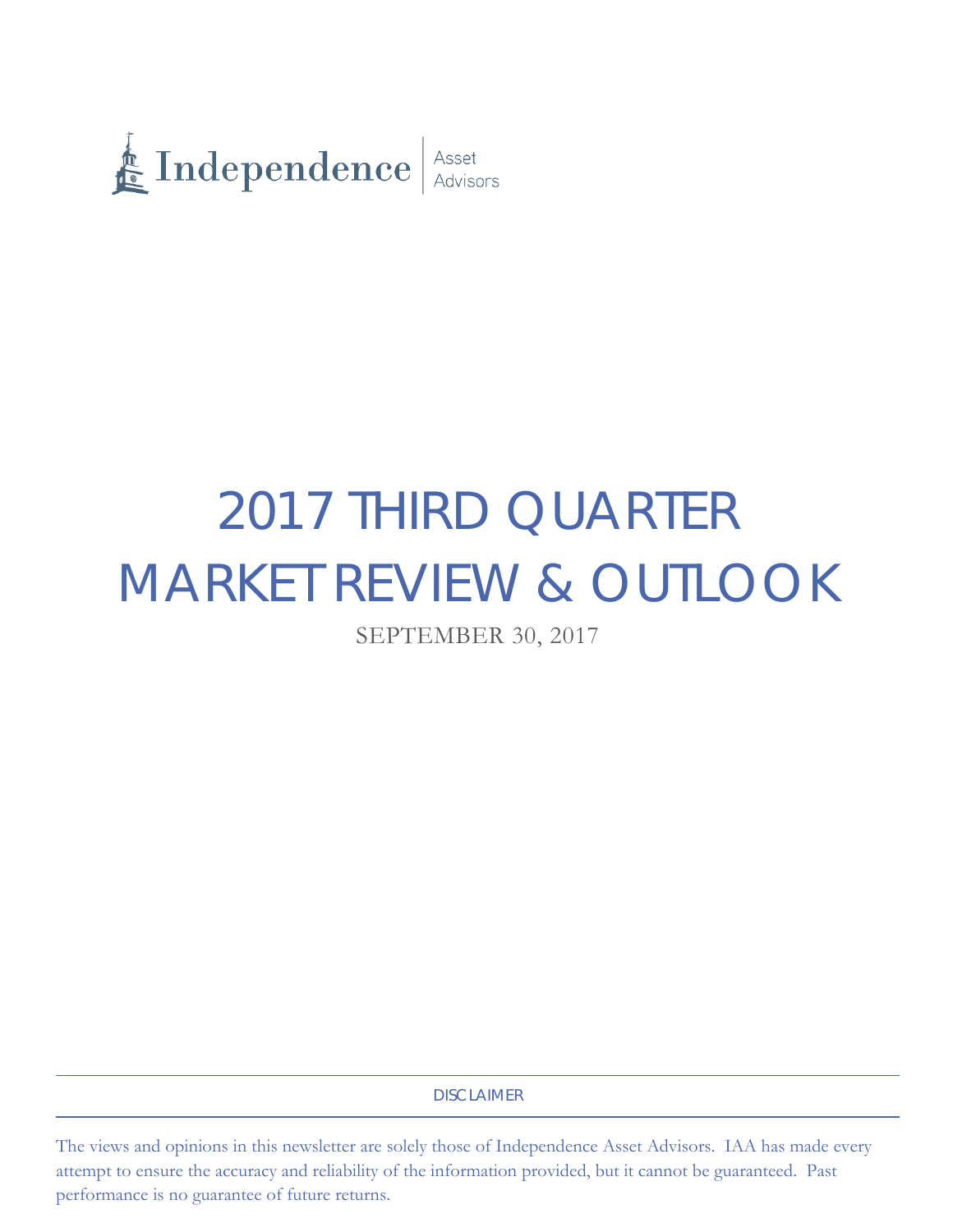# TABLE OF CONTENTS

# **I. Global Markets "At a Glance"**

Select Benchmarks Areas of Opportunity & Future Market Return

# **II. Global Economy**

The Third Quarter in Review Risk/Return: Long-Term vs. Short-Term

# **III. Fixed Income Markets**

Overview & Select Benchmarks Taxable Bonds Tax-Exempt Bonds High Yield Bonds Floating Rate Loans Outlook

# **IV. U.S. Equity Market**

Overview & Select Benchmarks Master Limited Partnership (MLPs) Outlook

# **V. Foreign Equity Markets**

Overview & Select Benchmarks International Developed Equity Emerging Markets Equity Outlook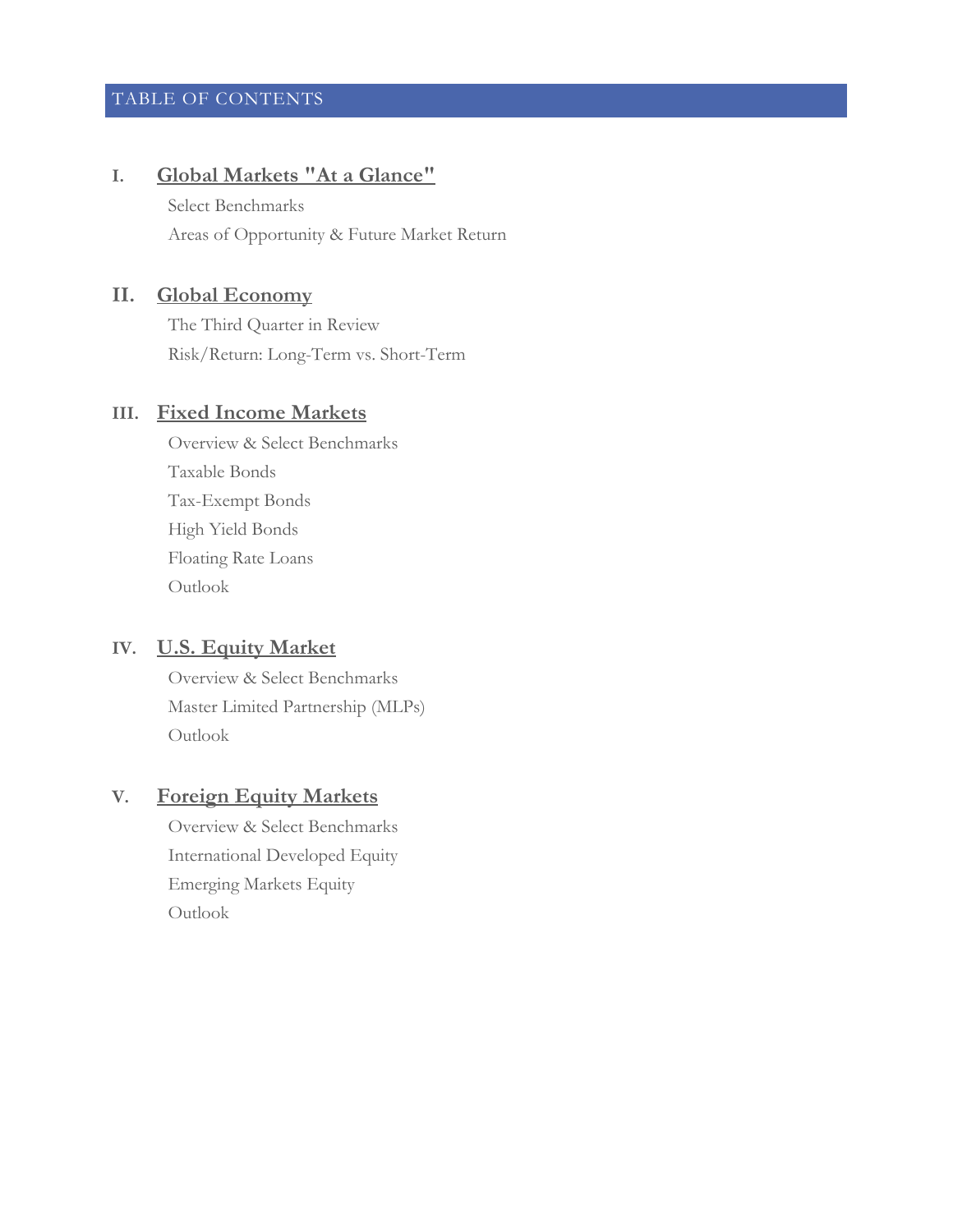# I. GLOBAL MARKETS "AT A GLANCE"

#### SELECT BENCHMARKS – YEAR TO DATE AT SEPTEMBER 30, 2017



Source: eVestment Analytics

\*Core Benchmarks: 50% Barclays US Aggregate; 30% S&P 500; 10% MSCI EAFE; 10% 6-month LIBOR + 600 basis pts

| <b>Asset Class</b>         | <b>View</b>         | <b>Tailwinds</b>                                                                      | Headwinds                                                                                  |
|----------------------------|---------------------|---------------------------------------------------------------------------------------|--------------------------------------------------------------------------------------------|
| U.S. Equity                | -----------X------  | Healthy growth, low recession risk, full<br>employment (unemployment 4.4%).           | Policy uncertainty, signs of maturing U.S.<br>business cycle, international trade (China). |
| Europe ex.-UK Equity       | ---------------X--- | Cyclical upswing, mid-cycle expansion<br>continues, high consumer sentiments.         | Brexit risk remains elevated, reduced<br>monetary stimulus?                                |
| <b>EM Equity</b>           | -------------X----  | Weaker U.S. dollar has driven return and<br>fund flows, rising corporate earnings.    | U.S. trade is critical, near all-time low<br>volatility belies underlying risks.           |
| <b>REIT Equity</b>         | -------X---------   | Full employment and higher wages should<br>drive growth.                              | Rising interest rates and recent retail<br>bankruptcies.                                   |
| <b>Midstream MLP</b>       | ------------X-----  | High income, better coverage ratios,<br>balance sheet improvement, room to run.       | Oil price volatility, infrastructure<br>regulation, headline risk.                         |
| <b>U.S. Treasuries</b>     | --X---------------  | Low Inflation, higher yields expected.                                                | Appear overvalued, Fed policy dependent.                                                   |
| IG U.S. Bonds              | -----X-----------   | Low default rates, low volatility, ample<br>new issuance.                             | Underwhelming yields, bonds trading at<br>premium to par.                                  |
| HY U.S. Bonds              | ---------X--------- | Low default risk, improving<br>fundamentals, spread pickup.                           | Repricing, bonds trading at a premium to<br>par.                                           |
| <b>Floating Rate Bonds</b> | ------------X-----  | Trading at discount to par, high relative<br>yields, and buffer against rising rates. | Susceptible to secondary price retreats, oil<br>price volatility and supply surpluses.     |
| Global ex.-U.S. Bonds      | ---------X--------  | Mature USD bull market, accommodative<br>monetary policy.                             | Uncertain interest rate environment,<br>sensitivity to currency/sector rotation.           |

#### AREAS OF OPPORTUNITY & FUTURE MARKET RETURN

Quarter-over-Quarter Color Guide: Green = Positive / Black = Neutral (no change) / Red = Negative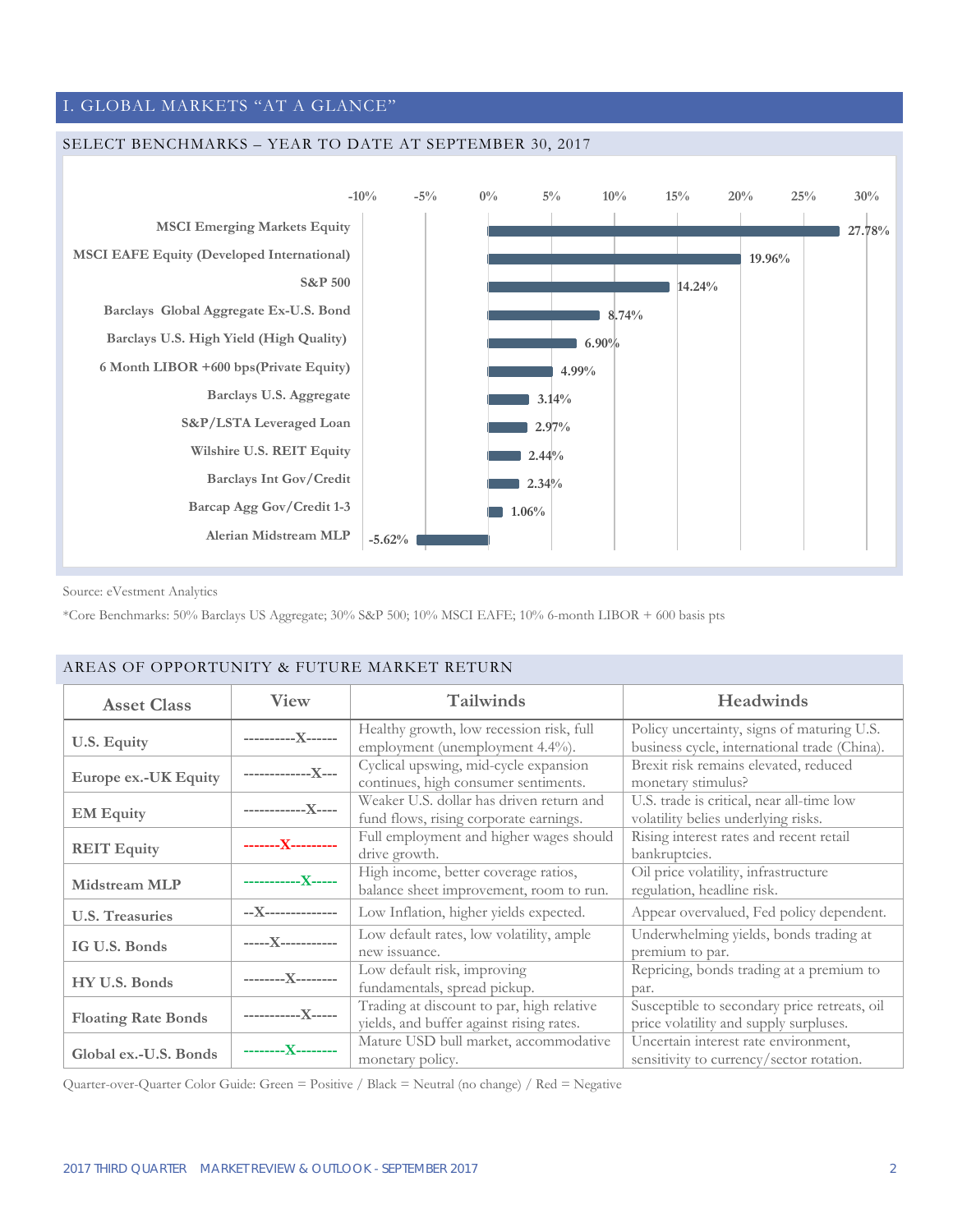# II.GLOBAL ECONOMY – THIRD QUARTER 2017

## **Broad Returns**

This was a solid quarter for global equity and fixed income markets, as generally positive economic data pointed to a healthier and growing global economy. U.S. equities have gained consistently throughout the year, losing less than 3% at any one time, and added another 4.5% during the third quarter. The strong U.S. equity gains and low volatility that investors have enjoyed this year are a testament to solid corporate earnings growth and low near-term recession risk.

Foreign equity markets outperformed their U.S. counterparts again this quarter. International developed equities gained 5.4% during the quarter, driven by strong corporate profits and improved consumer confidence. Emerging markets equities gained 7.9% over the same time period, as the U.S. dollar continued to fall and earnings rebounded. Our cautiously positive outlook for foreign equities is presented in Section V.

All major global bond indexes provided positive total return in the third quarter, despite a government bond selloff in September as a result of tightening guidance. A "risk-on" sentiment during the quarter drove credit to outperform government bonds, as fund flows to high yield bonds and emerging markets debt increased.

## **Higher Returns with Less Volatility**

The chart below compares the volatility and return of the major global equity and fixed income asset class benchmarks from the 10-year return/volatility to the most recent 1-year return/volatility. After hitting a near-term bottom in the first half of 2016, global assets have registered tremendous returns, yet volatility has remained far below historical trends. When compared against historical averages, price fluctuations of riskier assets have remained extremely subdued over the past 12-months. This is surprising given the magnitude of political and economic uncertainty, natural disasters, and commodity and currency fluctuations. Even more defensive assets, such as investment grade bonds, have posted smaller gains but maintained unusually low volatility. We believe excess monetary accommodation (too much cash seeking yield) is the primary driver of unusually low volatility and are preparing for higher volatility as monetary policy tightens.



Source: eVestment Analytics (IAA Designed)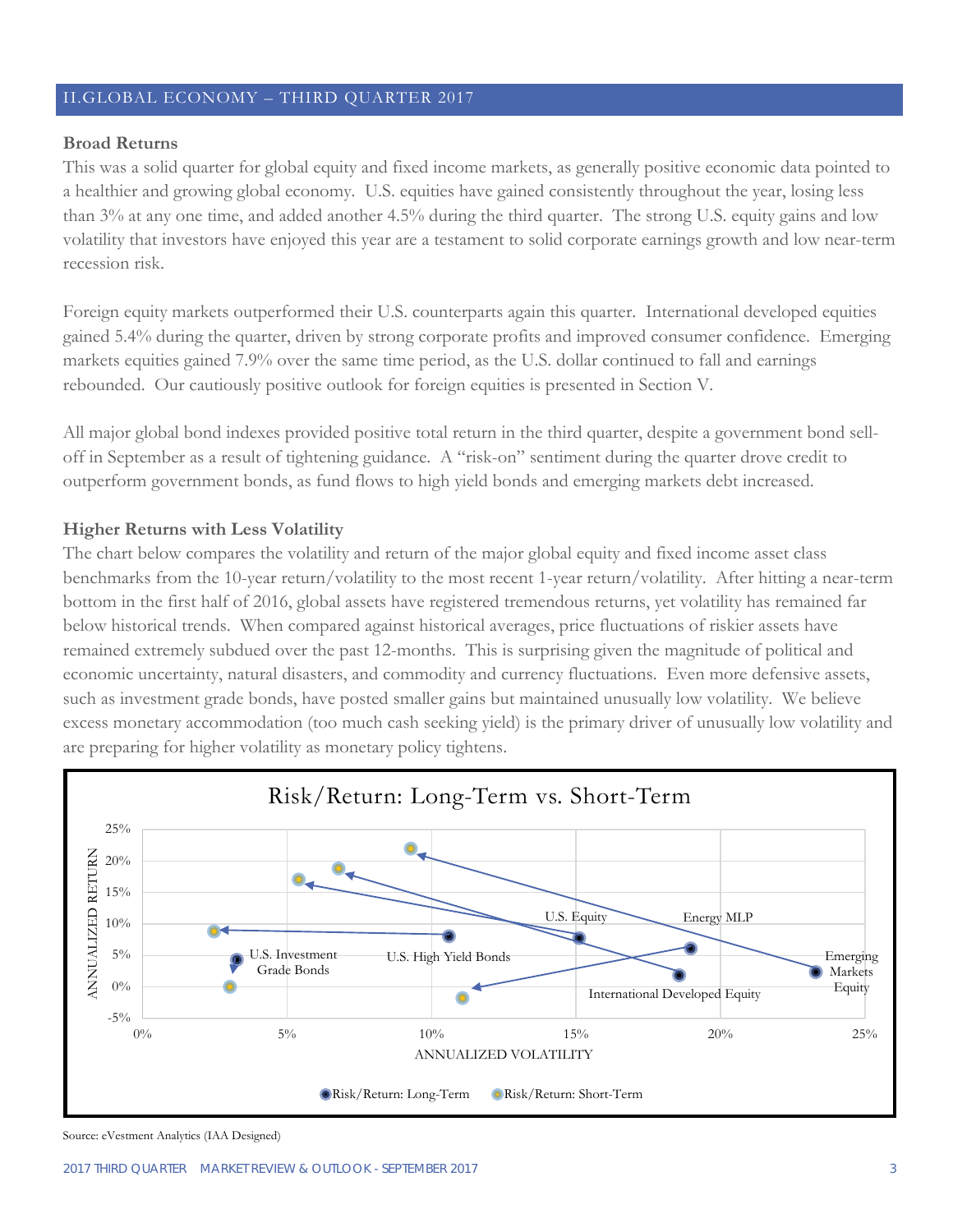#### III. FIXED INCOME MARKETS





Source: eVestment Analytics

#### FIXED INCOME YIELDS AND SPREADS (1993 – 2017)

The chart below shows the percentile ranks of yield and credit spreads for the major global bond markets from 1993 to 2017. A credit spread is the difference in yield between two bonds of similar maturities but different credit quality. This is a helpful tool in analyzing the risk premium of the global bond market against U.S. Treasuries, with the 3-month T-bill serving as the benchmark risk-free rate of return.

Bond yields changed little, quarter-over-quarter, and remained low compared to historical rates. Corporate high yield bond yields approached all-time lows by quarter-end, with the yield percentile hovering at 3%, while a broad narrowing of credit spreads during the quarter made all credit sectors more expensive on a relative basis.

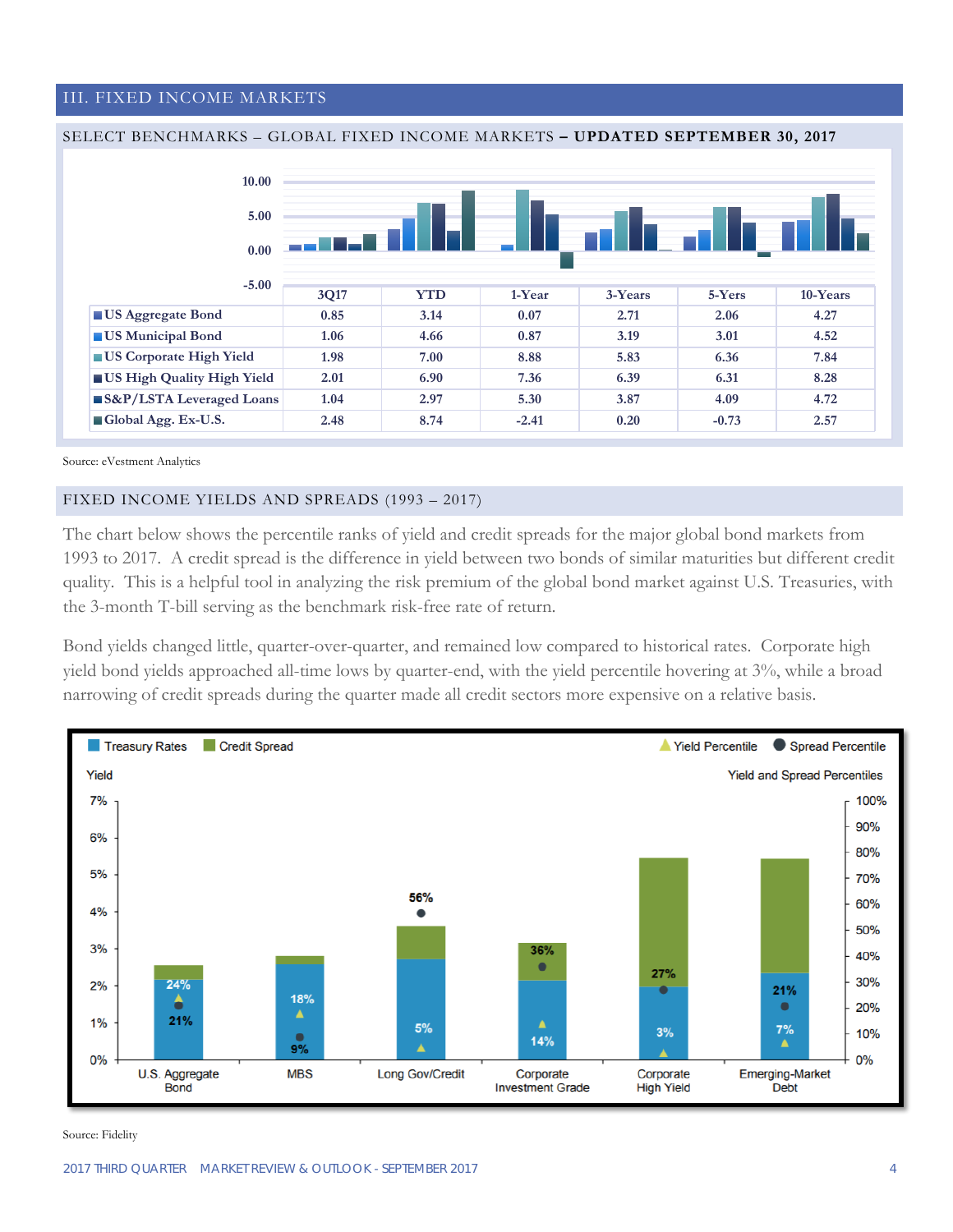#### TAXABLE BONDS

## **U.S. Investment Grade Taxable Bonds**

U.S. investment grade bonds posted a 0.9% total return in the third quarter. The positive returns were supported by stronger demand for longer-duration securities. U.S. Investment Grade Corporate bonds provided the majority of the quarterly total return, gaining 1.3% and offering a yield to worst of 3.16%. The Barclays U.S. Aggregate Index ended the quarter trading at a \$3.50 premium to par, with a six year duration and a 2.55% yield to worst. We view this as a poor return per unit of interest rate risk and do not favor buying at a significant premium.

Credit returns were bar-belled during the third quarter, with AAA and BBB gaining 1.6% and 1.5%, respectively, while AA and A-rated bonds returned 1.1% and 1.2%, respectively. The premium for BB-rated bonds was \$5.80 to par at quarter-end, but the spread far exceeded that of the higher-rated credit at 128 basis points.

U.S. Treasuries also performed well, having gained 0.38% during the quarter, but lagged riskier assets that benefited from the "risk-on" environment. The yield curve, which shows the graphical relationship amongst bond yields across the maturity spectrum, flattened slightly during the quarter (see chart below). The Fed last raised rates in June of this year, and longer term yields fell consistently until the last few weeks of the quarter; the 10-Year U.S. Treasury yield hit a year-to-date low of 2.04% on September  $7<sup>th</sup>$ . Yield pressure intensified at quarter-end after the Fed reaffirmed its positive outlook for the U.S. economy, despite weak inflation data, which was compounded by the unveiling of the Administration's tax reform proposal.



Source: JP Morgan

#### TAX-EXEMPT BONDS

#### **U.S. Municipal Bonds**

U.S. investment grade municipal bonds gained 1.1% during the third quarter, outperforming both U.S. Treasuries and U.S. investment grade bonds. Cash flows into the sector remained solidly positive, despite a number of credit rating downgrades and natural disasters. Prices firmed with positive inflows and declining new issuance - off 16% year-to-date. The Barclays U.S. Municipal Index ended the quarter trading at a \$9.30 premium to par, with a 6.3 year duration and a 2.23% yield to worst. While the premium is off-putting, investment grade municipal bonds still offer a better after-tax yield and lower default rate relative to their taxable equivalents. In terms of credit defaults, investors can take some comfort knowing that, according to Moody's, natural disasters (such as Hurricanes Katrina or Harvey) have not caused any defaults in its rating history.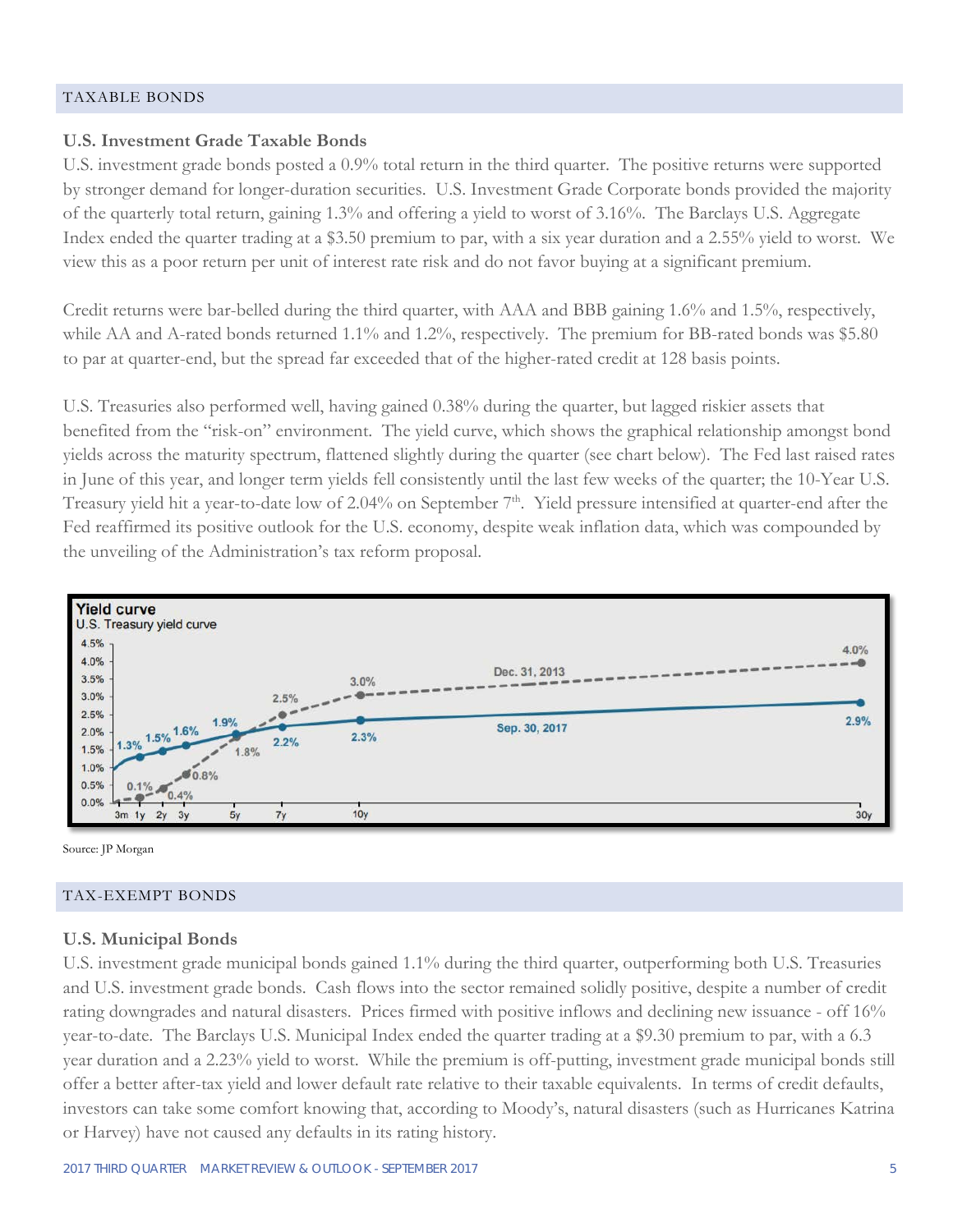#### HIGH YIELD & FLOATING RATE

## **High Yield**

The Barclays Corporate High Yield Index gained 2.0% during the quarter and generated an impressive 7.0% total return year-to-date. U.S. high yield bonds have benefitted from higher oil prices and generally favorable corporate earnings results, while default rates have remained historically low at 1.1% compared to the median rate of 1.9%. The rebound in oil prices propelled the energy sector to become the top performing industry for the third quarter with a return of 4.5%, but a difficult first half of the year kept the sector as the second worst performer year-todate. An Index yield to worst of 5.47% continues to provide an attractive buffer against rising interest rates. With a 4-year duration, Upper Tier High Yield bonds provide the best expected return per unit of risk in fixed income.

## **Floating Rate**

The floating rate loan market experienced limited price volatility during the third quarter, and the S&P/LSTA Leveraged Loan Index returned 1.0% for the period. The healthy return was well earned, as new-issue loan supply was robust and investors had to contend with a multitude of risk factors. For the year, the Index has gained 3.0%, which is in line with U.S. investment grade bonds, but falls short of U.S. high yield bonds. However, the sector is positioned to benefit from a groundswell of new-issue paper in what has become a refinancing-dominated market. Floating rate loans offer an attractive (resetting) buffer against rising rates. At quarter-end, the Index offered a coupon of LIBOR+3.46%, equating to a 5.19% yield to worst. Furthermore, the Index is relatively cheap, pricing at a -\$2.00 discount to par, compared to many bond issues trading at a premium.



Source: Eaton Vance

#### OUTLOOK

Guidance from our global fixed income managers reflects an outlook for stable global growth, low near-term recession risk, and inflation indicators below Fed and consensus expectations. These trends support the Fed's intention to gradually shift to a less accommodating monetary policy. Our outlook for steady economic growth, which is supported by solid corporate earnings growth and low volatility, favors a continuation of the "risk-on" environment that persisted throughout the third quarter. Despite tighter bond spreads and lower risk premiums for investment grade and high yield bond markets (increased downside risk), we suggest maintaining exposure to corporate bonds. Our expectation for a continuation of strong corporate profits and low default rates leads us to believe there is time to harvest interest yield and reinvest at higher yields as rates rise even if spreads have little room to contract. We will continue to rely on our managers to identify areas with undervalued issues. However, at this stage in the credit cycle, we are actively working to diversify our bond portfolios and lower overall interest rate sensitivity.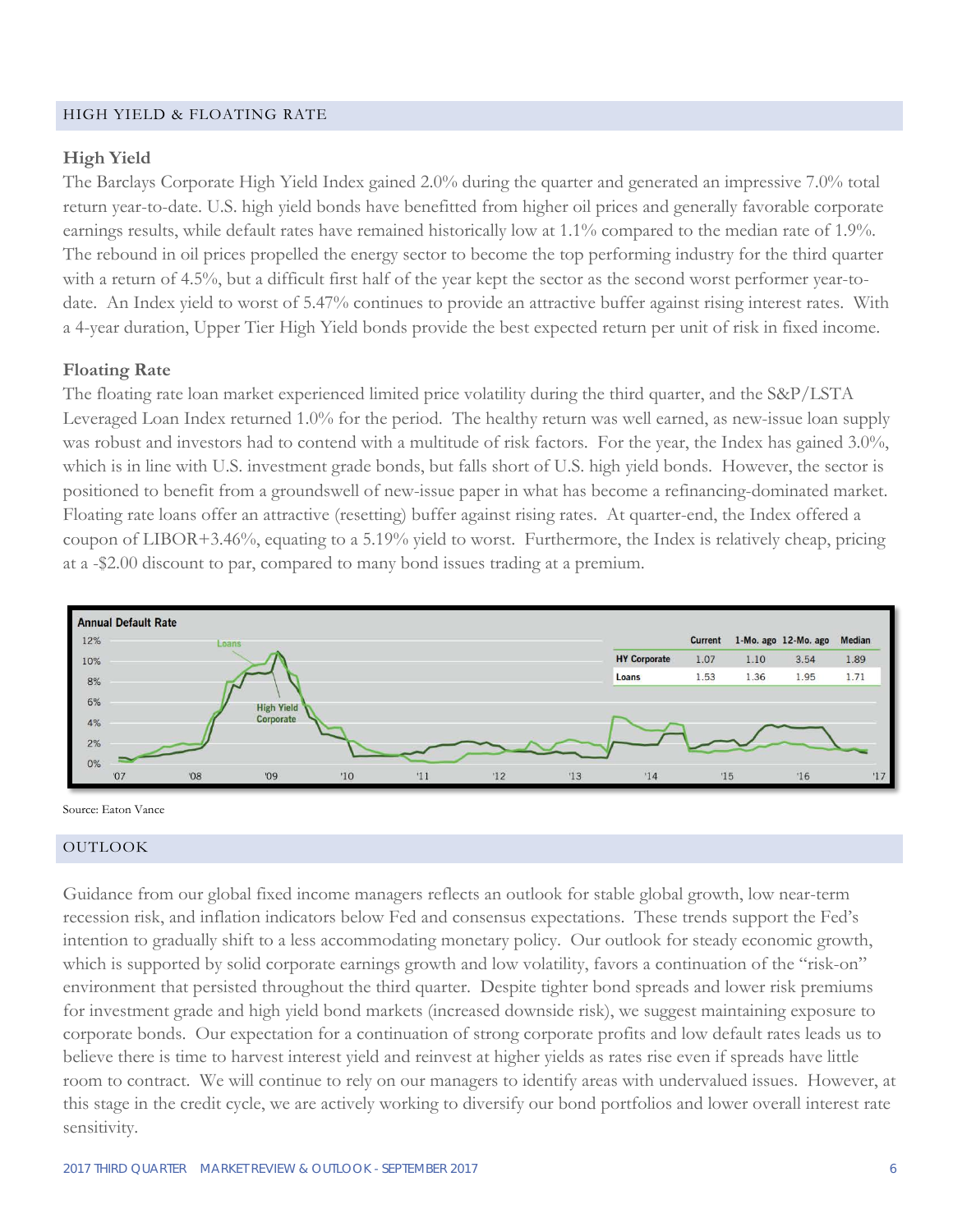## IV. U.S. EQUITY MARKET



# **U.S. Large Cap**

Earnings-fueled U.S. stock market momentum continued in the third quarter, with the S&P 500 reaching all-time highs just as it did during the first and second quarters. Growth stocks once again beat Value, supported by tremendous returns in the Technology sector. As the global economy has heated up, investors have gravitated towards the riskier side of the market, which has made it difficult for Value-oriented, High Quality and Low Volatility managers to keep up on a year-to-date basis. These managers tend to perform best during down market periods, losing less and providing a higher launching pad for disciplined investors who appreciate the superior mathematics behind compounding modestly lower returns in good times from a higher asset base achieved by not losing as much in bad times (Protecting & Participating, or Winning by Not Losing).

In terms of valuation, on a one-year-trailing earnings basis, and relative to history, U.S. price-to-earnings ratios are higher than average, and have continued to rise substantially over the past two years. Dividend yields are also lower, ending the third quarter at 1.8% versus 2.2% at the beginning of the year. The chart below shows the dispersion between Growth and Value stocks over the past three years. Note that Value outperformed Growth in September, as the Technology sector cooled off and Financials/Energy surged. While not shown below, on a yearto-date basis, Growth has outperformed Value by 12.8% (20.7 vs. 7.9%), with approximately 30% of the S&P 500 Index return attributable to Technology sector gains.



Source: Eaton Vance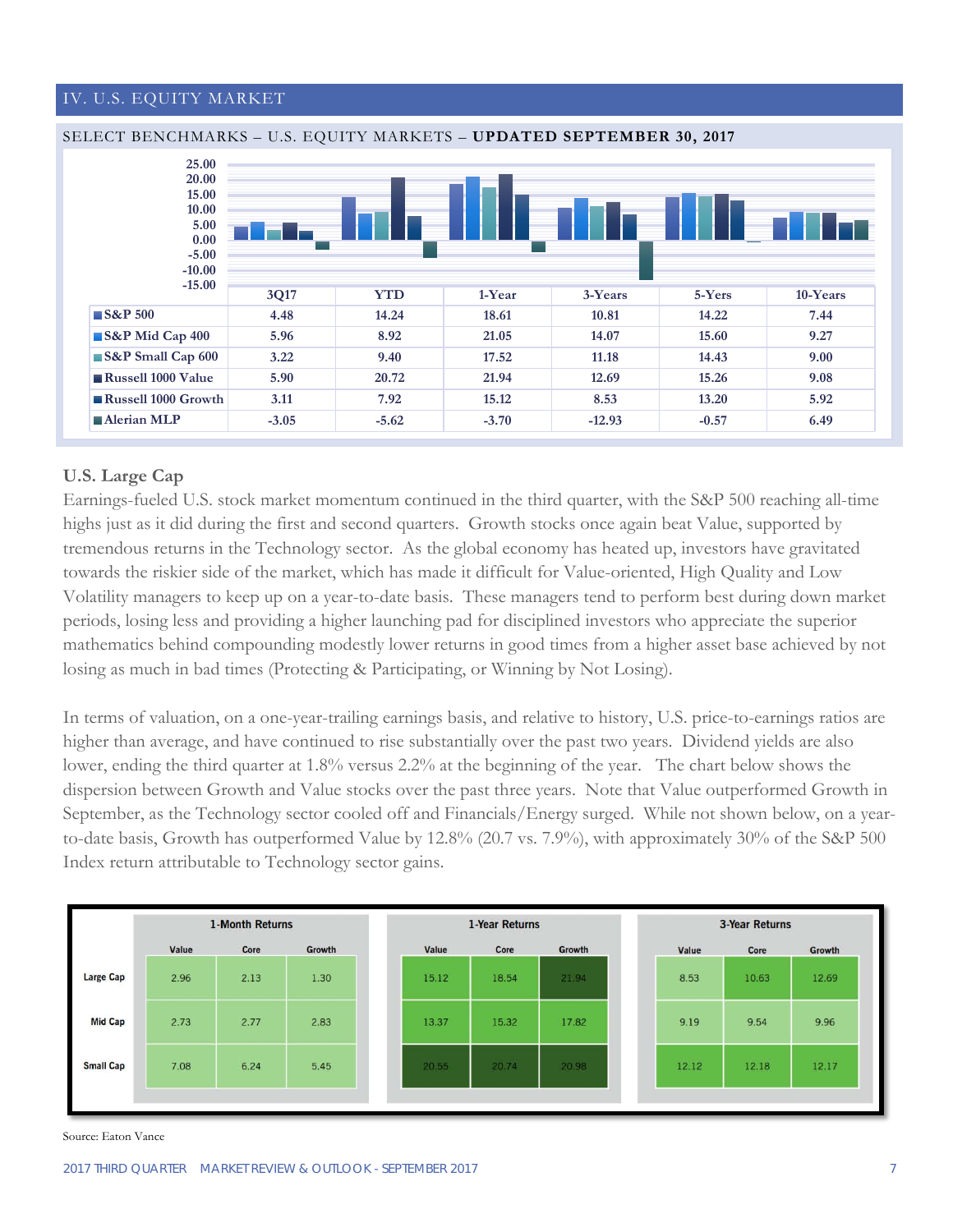#### MASTER LIMITED PARTNERSHIPS (MIDSTREAM MLPS)

# **Master Limited Partnerships**

The Alerian MLP Index decreased by 3.1% in the third quarter. Year-to-date the Index was down 5.6%, which compares similarly to the 3.8% decline in the price of oil. In addition to oil price volatility, the MLP sector has also contended with natural events, including Hurricane Harvey, which directly impacted Houston and the surrounding Gulf region. Over the last several months, negative sentiment, sector rotation and certain technicals have outweighed improving fundamentals in the MLP space. Specifically, a disconnect exists today between distribution growth and equity performance. It seems few investors are focused on the MLP space, which our managers believe will reverse. In addition, these managers forecast that over time, sector rotation will reverse and share prices will catch up to distribution growth as investors re-appreciate a less levered asset class with stable and growing dividends.

The guidance we are receiving from our MLP managers is that their holdings continue to increase distributions based on cash flow growth, better distribution coverage, and balance sheet improvements- changes they believe are not reflected in current valuations. As a result, MLPs today are trading below historic average multiples with current Enterprise Value/EBITDA and Price/Distributable Cash Flow multiples both close to 12x compared to historic averages of 13x and 13.3x respectively. Energy, and Mid-Stream Energy Infrastructure in particular, is the cheapest U.S. equity sector.

## OUTLOOK

Despite seemingly unfavorable valuation statistics, a negative dividend trajectory and a multitude of geopolitical/macroeconomic headwinds, U.S. stocks remain an attractive asset class for global investors over the intermediate-term. This is attributable to the combination of an improving global economic picture, strong and consistent corporate earnings growth, sustainable GDP growth and the potential for lower corporate tax rates. Individually, each of these factors would be considered a positive for U.S. equity prices, but collectively they are a formula for sustainable, albeit modestly lower, U.S. economic growth over the next 12- to 18-months.

While we prefer U.S. common stocks of businesses that have demonstrated high quality and sustainable earnings over multiple market cycles, at a fair price, the numbers tell us the best value may be found in Mid-stream Energy Infrastructure assets. On a macro level, we remain confident that demand for energy, in particular natural gas, will continue to grow domestically and globally. We also see extensive midstream opportunity ties to the U.S. continuing its path as a major energy export powerhouse.

In September, private equity giant The Blackstone Group announced a big bet on MLPs and energy infrastructure with the purchase of Harvest, a \$10 billion AUM (assets under management) midstream MLP manager. In July, the Blackstone Group also announced a \$1.6 billion investment in Energy Transfer's Rover Pipeline. Under the Blackstone umbrella, our managers expect the AUM at Harvest to grow, particularly from institutional investors, which is a positive for the MLP market. In buying Harvest, Blackstone Group is betting that demand will keep rising for midstream infrastructure and that interest in midstream MLPs will rebound. The "smart money" recognizes value in MLPs as cash flows continue to grow even as share prices have pulled back. We agree and believe this this is an opportune time to rebalance or top off investment in this sector.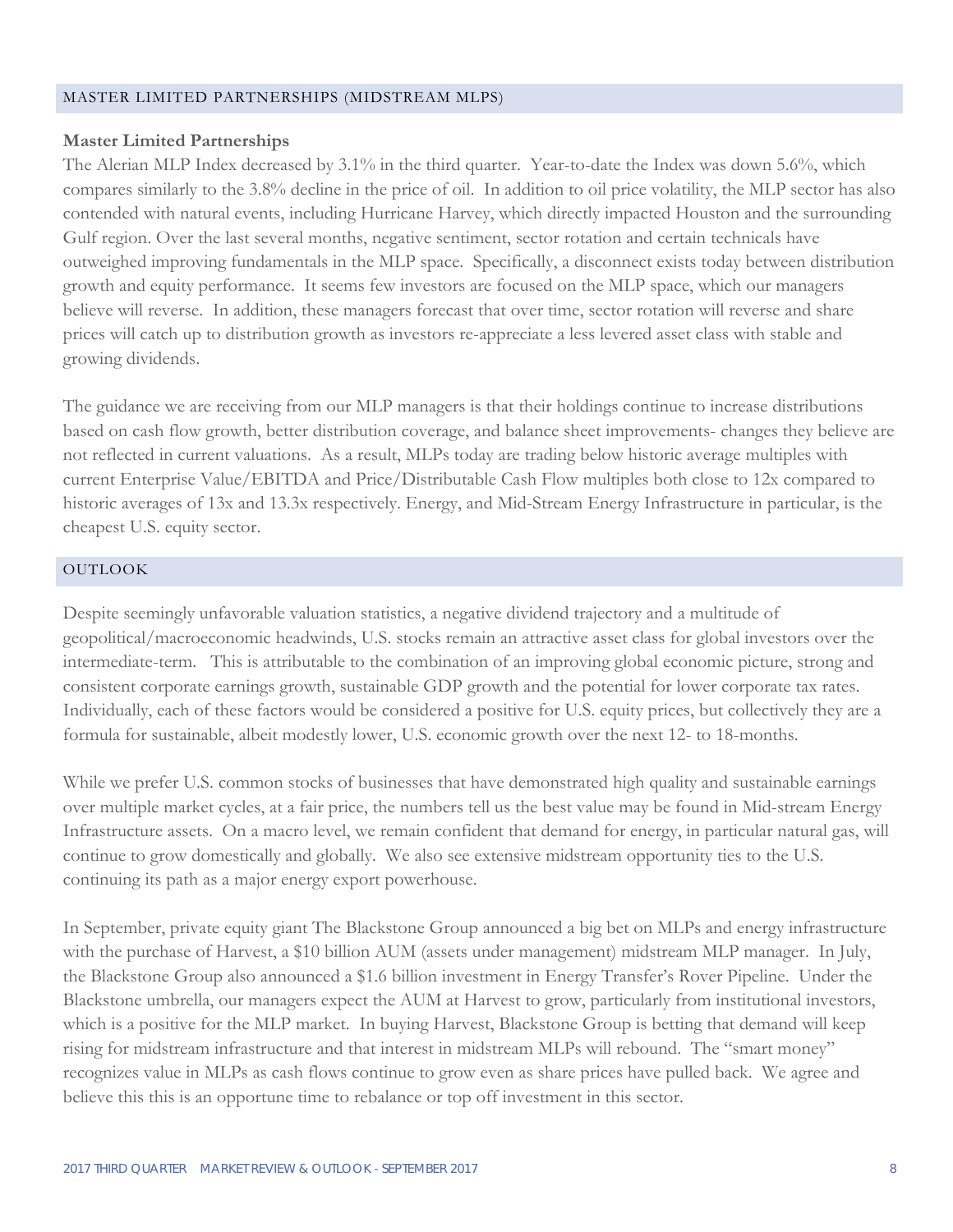#### V. FOREIGN EQUITY MARKETS





#### **International Developed**

International developed equities registered positive returns across the board in the third quarter, with the MSCI EAFE Index up 20% year-to-date. This Index is also offering an attractive 3.0% dividend yield to U.S. investors. The macro backdrop is positive overall, with inflation, wage growth, household debt and the housing market reporting at reasonable levels and at steady and attainable growth projection rates. These factors are supported by low interest rates and energy prices. The strength of the economic recovery was maintained with second quarter real GDP for the Euro area growing at a sustainable 0.6% quarter-over-quarter. Politically, the Eurozone is better positioned following the fourth-term victory of German chancellor Angela Merkel. Brexit negotiations, which have served as a headwind for some time now, continued during the quarter and a resolution seems years away. In terms of valuations, developed international corporate earnings have accelerated for several quarters and have surpassed U.S. corporate profit growth.